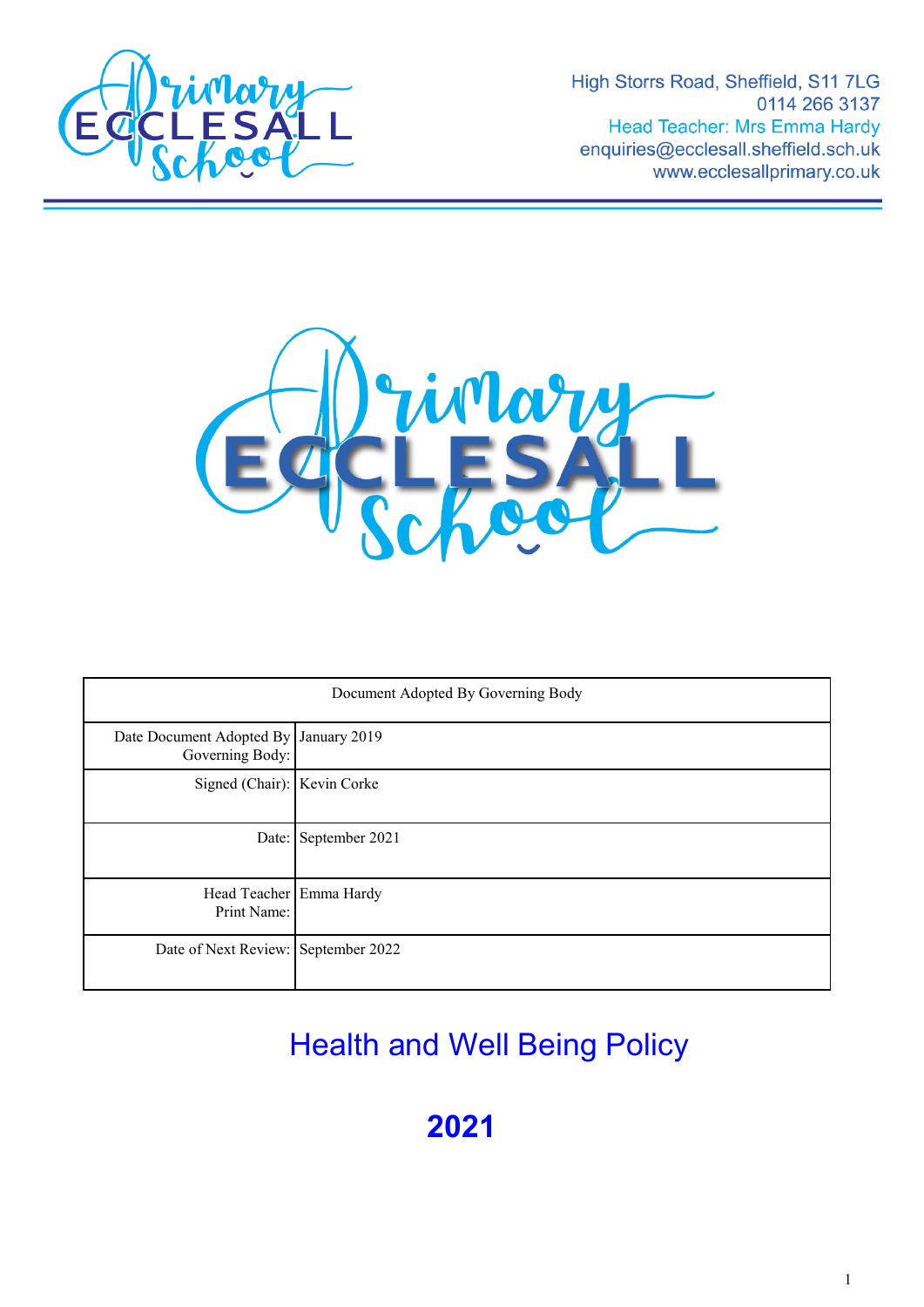# **Rationale**

The emotional and physical wellbeing of all staff is important to Ecclesall Primary School. At our school not only does every child matter but we also believe every person matters. We are committed to supporting and nurturing each other within our ethos.

The actions within this policy have 5 key aims:

- To safeguard staff physically, emotionally and mentally.
- To minimise the harmful effects of stress.
- To provide effective support for all staff.
- To help each individual to achieve an appropriate work-life balance.
- To take a positive and understanding approach to the management of stress in line with current good practice.
- To respect confidentiality.

As a school, we promote work life balance. We seek advice from outside support agencies such as occupational health. We have policies and procedures to deal with bullying, harassment and issues of personal safety. We seek opportunities to care for the staff through initiatives and through discussions within performance and development reviews.

We are a sociable staff and support each other in our teams. Regular staff events involving staff from all areas of the school have developed a cohesion and strength within the workforce.

As a school we are committed to support the staff in times of rapid educational reform. Through the application of this policy, we hope to counter the negative impact of Government actions upon their wellbeing.

## **Annual Procedures**

As part of our efforts to ensure that every member of staff is treated fairly and our desire to create an open working environment, we have set up procedures to ensure that we can be evaluated from an external perspective.

We will undertake an annual staff wellbeing questionnaire which informs an action plan within the school development plan. Any issues are incorporated and addressed over the coming year. The outcomes of this plan are externally validated by another Head teacher from within the SWIP (South West Improvement Partners) Schools. This role allows a different perspective and may give further insight into any areas for development. A short report in the form of a checklist and comment is provided at the end of each validation visit.

## **Performance Management and Accountability**

Within Ecclesall Primary School every member of staff is given adequate and achievable tasks which suit the agreed hours of work.

Individuals have a job description which details the job demands and this is part of the recruitment procedure before agreed contracts are signed.

Appointments are made to match the skills of the person with the job and

adjustments are made with the agreement of all. No member of staff will be expected to carry out duties which are beyond their capabilities unless these are agreed as a development strategy.

Concerns about the work environment and its impact upon an employee's ability to satisfactorily complete duties are shared with either a line manager or senior member of staff. Every attempt is made to rectify the issue.

The Perfromance Management Cycle is supportive and staff are organised into coaching pairs to mentor and care for each other.

Within Ecclesall Primary School every member of staff has a defined role and subject leadership or year group/pupil to support. Initiative is actively encouraged and as a school we welcome staff to be free thinkers and extend practice beyond the expected. The school has a Continuing Professional Development Policy which details the means by which all staff are encouraged to extend their skills and knowledge. Formal access to courses and training is identified through the performance management process but if staff identify a training opportunity that supports the School Improvement Targets/pupil needs and if budget allows, they will be supported in attending the training.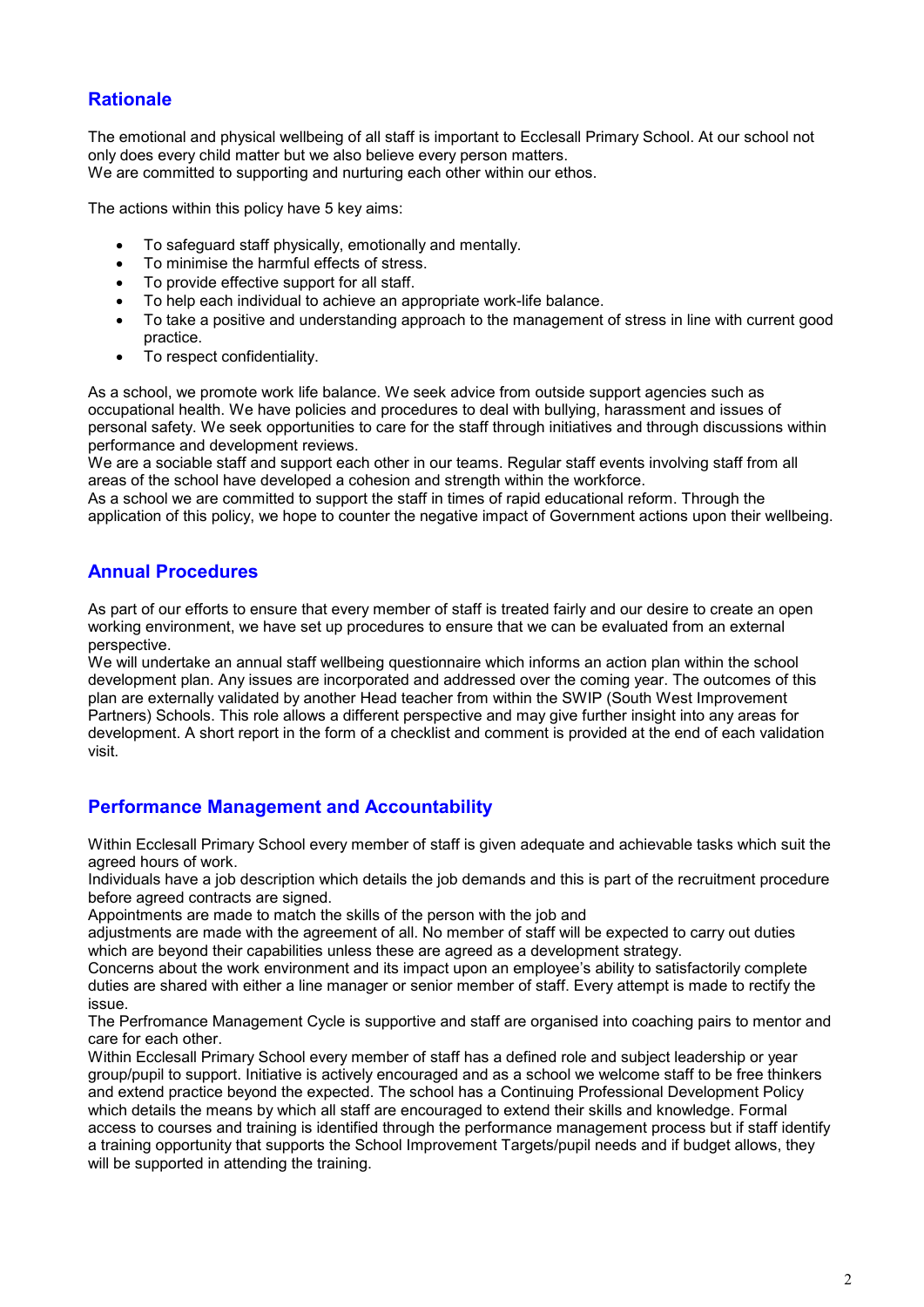# **Support**

Within Ecclesall Primary School we have an active support structure within the staff which has no formal basis but is generated from mutual respect. However, should this structure break down, the Management structure has a wide base with each year group having a leader. The Head and the two Deputy's support each year group.

The school encourages staff to discuss work and provide each other with constructive feedback. Although we have formal observations, the staff have agreed that informal observation and comment is still part of the school culture. The coaching pairs plan with each other and observe practice.

Ecclesall Primary School is a supportive school and this is reflected in the personal and private leave procedure – Leave of Absence Policy which operates when necessary. In addition we intend to set up a Wellbeing Group who will meet at least termly to discuss any wellbeing issues and to support staff.

#### **Management of Sickness Absence**

The school's Management of Sickness Absence Policy, takes a positive approach to sickness management, ensuring that staff are treated in a fair and appropriate manner. Staff are reminded that they have a responsibility to colleagues, as absences create extra pressure on those staff working, thereby affecting their well-being.

The policy outlines the role of the employee, the role of the manager and the role of the personnel team. It covers the procedures from notifying absence through to identifying actions in respect of frequent or long-term absence.

## **Relationships**

Within Ecclesall Primary School we promote positive relationships within the staff and encourage everyone to report any incidents of bullying or unacceptable behaviour. This in turn will then be fully investigated by an appropriate member of the SLT and a governor, if required. *This includes relationships with parents*.

## **Harassment and Bullying**

A complete and inclusive definition of harassment and bullying is difficult, but defining factors are that the behaviour is offensive or intimidating to the recipient and would be regarded as harassment by any reasonable person. Common forms of harassment involve offensive conduct and behaviour directed to a person's gender, racial origin, disability, sexual orientation, age, religious conviction, or some other personal characteristic. It can also include the inappropriate use of physical or mental power, more commonly known as bullying. Other less obvious but equally serious forms of harassment and bullying can occur in 'staff room talk' about colleagues. Expressions of opinion about colleagues, which can be viewed as harmful, malicious, or showing prejudice, are unacceptable anywhere at school. Harassment and bullying of any kind is potentially deleterious to physical and mental health not only to the person to whom it is directed but others, who are then subjected to an unpleasant and often hostile atmosphere. The school's Code of Ethics sets out our position regarding this issue. We recognise also, that complaints may be made with mischievous or malicious intent, and such cases will be treated as a serious disciplinary matter.

We are respectful to parents at all times but if a member of staff feels that they have been bullied or harassed by a parent, this will be referred to the Head and the matter will be investigated and the member of staff supported. The member of staff's union will also be contacted for additional support.